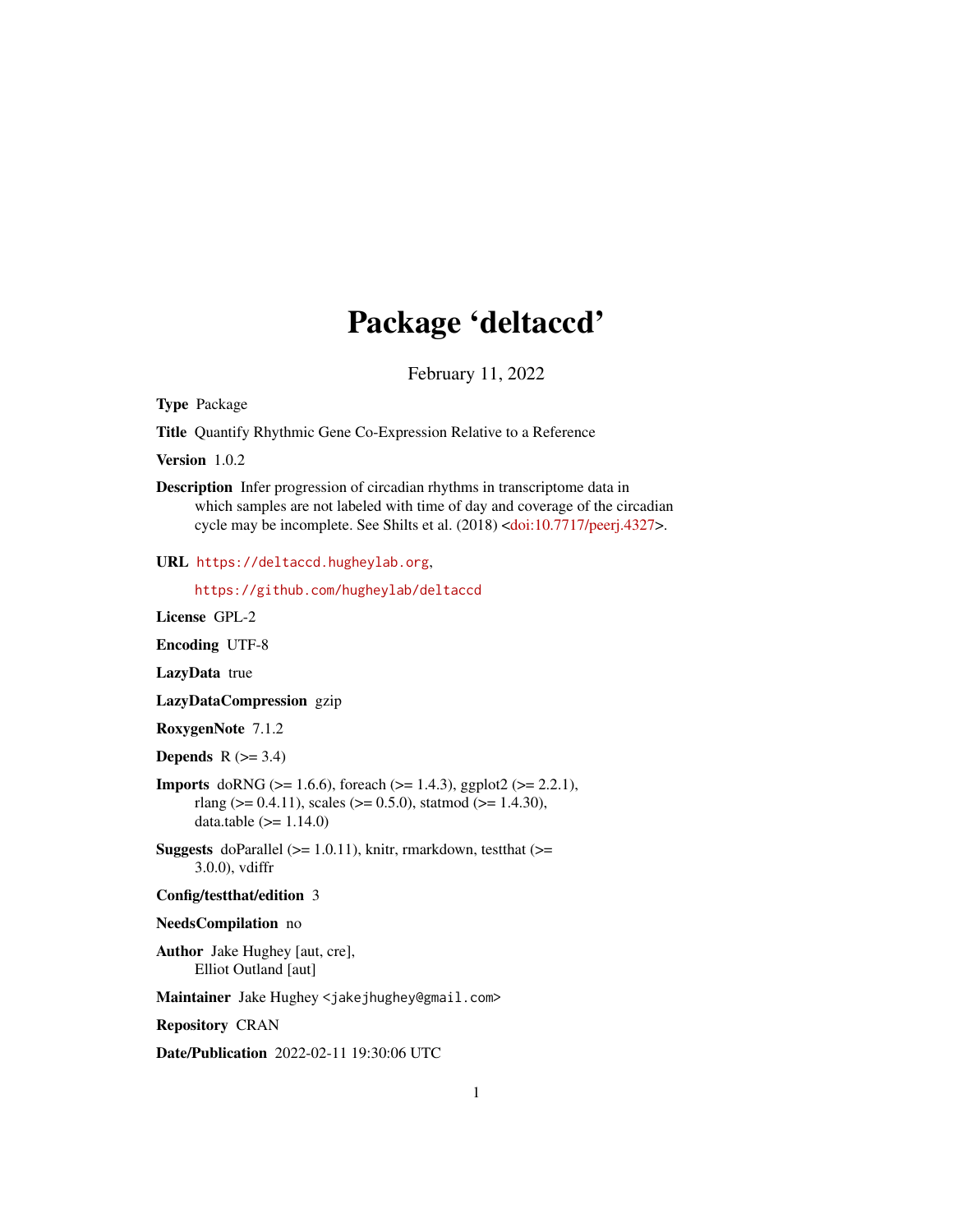## <span id="page-1-0"></span>R topics documented:

| Index | -8 |
|-------|----|
|       |    |
|       |    |
|       |    |
|       |    |
|       |    |
|       |    |

<span id="page-1-1"></span>calcCCD *Calculate clock correlation distance (CCD).*

### Description

Quantify the similarity of gene co-expression between a reference and a test dataset. Statistical significance is calculated using permutation of the genes.

#### Usage

```
calcCCD(
  refCor,
 emat,
 groupVec = NULL,
 refEmat = NULL,
 nPerm = 1000,
  geneNames = NULL,
  dopar = FALSE,
  scale = FALSE
)
```
#### Arguments

| refCor    | Correlation matrix to be used as the reference, such as comes from $getRefCor()$ .<br>Should contain Spearman correlation values.                                                                                                                                                                               |
|-----------|-----------------------------------------------------------------------------------------------------------------------------------------------------------------------------------------------------------------------------------------------------------------------------------------------------------------|
| emat      | Matrix of expression values, where each row corresponds to a gene and each<br>column corresponds to a sample. The rownames and colnames of refCor should<br>be present in the rownames of emat. For the p-value calculation, it is important<br>that emat include all measured genes, not just those in refCor. |
| groupVec  | Optional vector indicating the group to which group each sample belongs. If not<br>provided, the function assumes all samples belong to the same group.                                                                                                                                                         |
| refEmat   | Optional expression matrix for calculating co-expression for the reference, with<br>the same organization as emat. Only used if refers is not provided.                                                                                                                                                         |
| nPerm     | Number of permutations for assessing statistical significance.                                                                                                                                                                                                                                                  |
| geneNames | Optional vector indicating a subset of genes in refCor, emat, and/or refEmat<br>to use for calculating the CCD.                                                                                                                                                                                                 |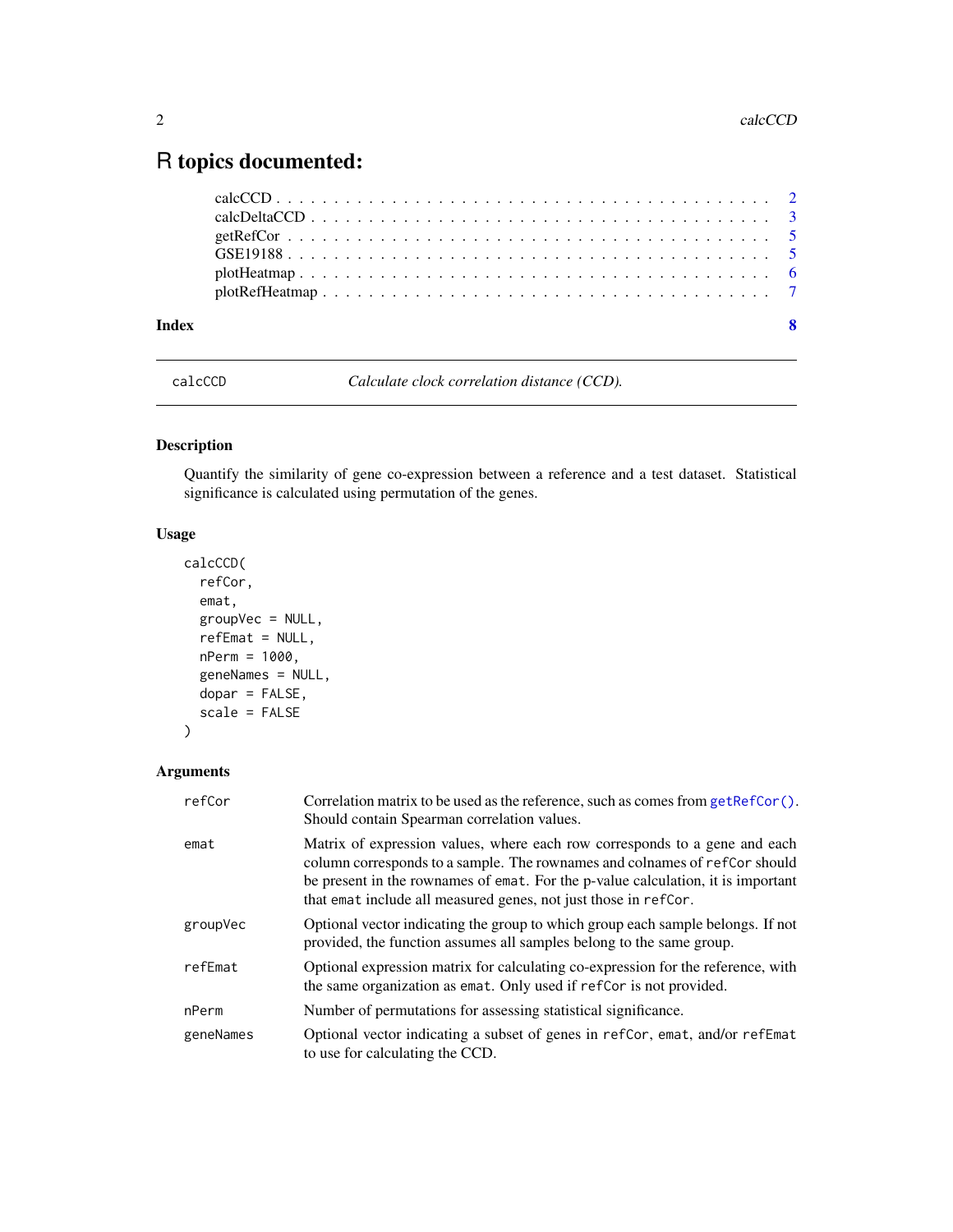#### <span id="page-2-0"></span>calcDeltaCCD 3

| dopar | Logical indicating whether to process features in parallel. Make sure to register<br>a parallel backend first. |
|-------|----------------------------------------------------------------------------------------------------------------|
| scale | Logical indicating whether to scale CCD by the number of gene pairs.                                           |

#### Value

A data.table with columns for group name, CCD, and p-value.

#### See Also

[getRefCor\(\)](#page-4-1), [calcDeltaCCD\(\)](#page-2-1), [plotHeatmap\(\)](#page-5-1)

#### Examples

set.seed(35813)

```
refCor = getRefCor()
ccdResult = calcCCD(refCor, GSE19188$emat, GSE19188$groupVec, nPerm = 100)
```
<span id="page-2-1"></span>calcDeltaCCD *Calculate delta clock correlation distance.*

#### Description

Calculate the difference between the clock correlation distances (CCDs), relative to a reference, for two groups of samples. Statistical significance is calculated using permutation of the samples that belong to either of those two groups.

#### Usage

```
calcDeltaCCD(
  refCor,
  emat,
  groupVec,
  groupNormal,
  refEmat = NULL,nPerm = 1000,
  geneNames = NULL,
  dopar = FALSE,
  scale = FALSE
\mathcal{E}
```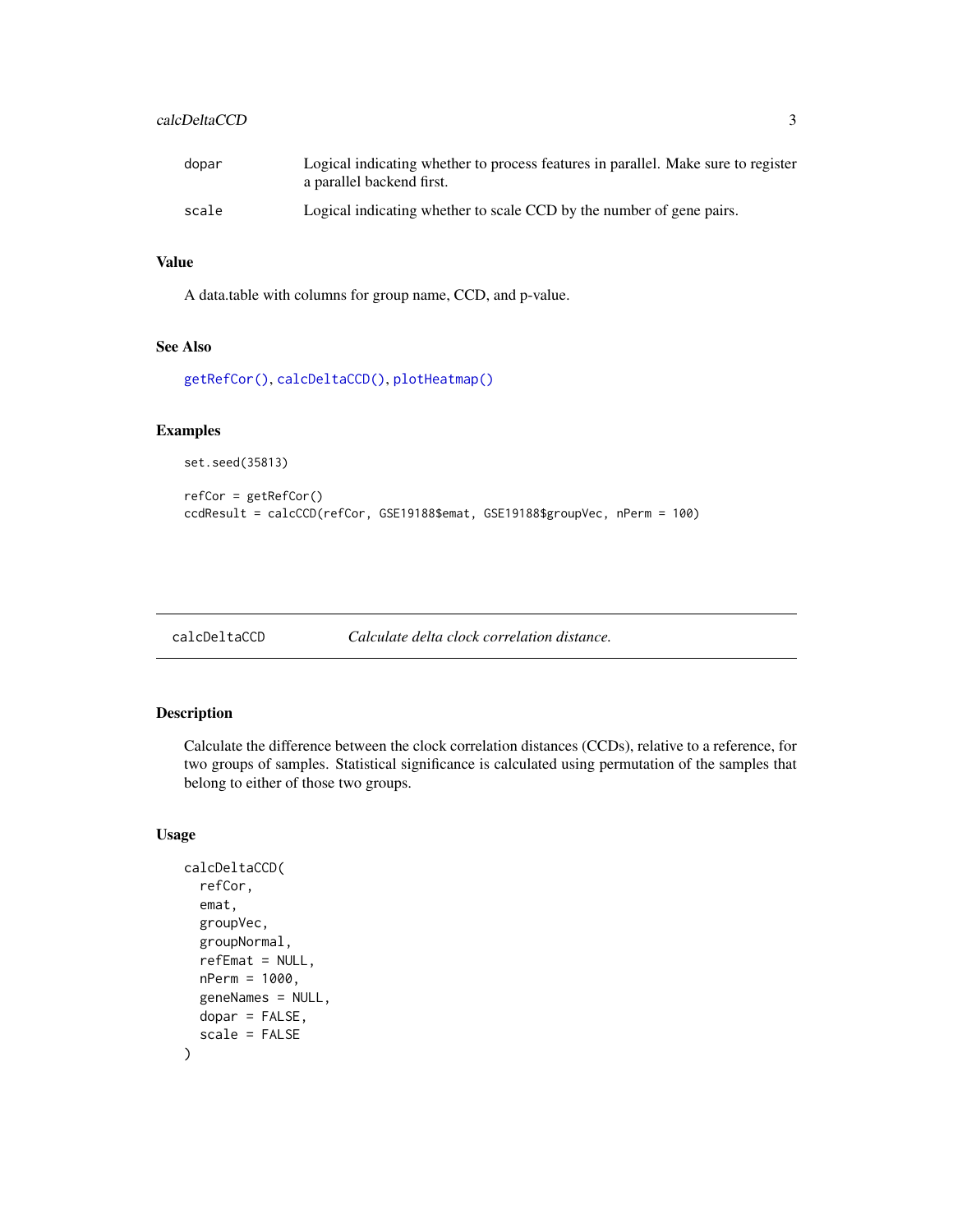#### <span id="page-3-0"></span>Arguments

| refCor      | Correlation matrix to be used as the reference, such as comes from getRefCor().<br>Should contain Spearman correlation values.                                                                                                                                                                                  |
|-------------|-----------------------------------------------------------------------------------------------------------------------------------------------------------------------------------------------------------------------------------------------------------------------------------------------------------------|
| emat        | Matrix of expression values, where each row corresponds to a gene and each<br>column corresponds to a sample. The rownames and colnames of refCor should<br>be present in the rownames of emat. For the p-value calculation, it is important<br>that emat include all measured genes, not just those in refCor. |
| groupVec    | Vector indicating the group to which group each sample belongs. It's ok for<br>groupVec to have more than two groups.                                                                                                                                                                                           |
| groupNormal | Value indicating the group in group Vec that corresponds to normal or healthy.<br>Other groups will be compared to this group.                                                                                                                                                                                  |
| refEmat     | Optional expression matrix for calculating co-expression for the reference, with<br>the same organization as emat. Only used if refCor is not provided.                                                                                                                                                         |
| nPerm       | Number of permutations for assessing statistical significance.                                                                                                                                                                                                                                                  |
| geneNames   | Optional vector indicating a subset of genes in refCor, emat, and/or refEmat<br>to use for calculating the CCD.                                                                                                                                                                                                 |
| dopar       | Logical indicating whether to process features in parallel. Make sure to register<br>a parallel backend first.                                                                                                                                                                                                  |
| scale       | Logical indicating whether to use scaled CCDs to calculate difference.                                                                                                                                                                                                                                          |

#### Value

A data.table with columns for group 1, group 2, deltaCCD, and p-value. In each row, the deltaCCD is the CCD of group 2 minus the CCD of group 1, so group 1 corresponds to groupNormal.

#### See Also

[getRefCor\(\)](#page-4-1), [calcCCD\(\)](#page-1-1), [plotHeatmap\(\)](#page-5-1)

#### Examples

```
set.seed(35813)
refCor = getRefCor()
deltaCcdResult = calcDeltaCCD(
  refCor, GSE19188$emat, GSE19188$groupVec, 'healthy', nPerm = 100)
```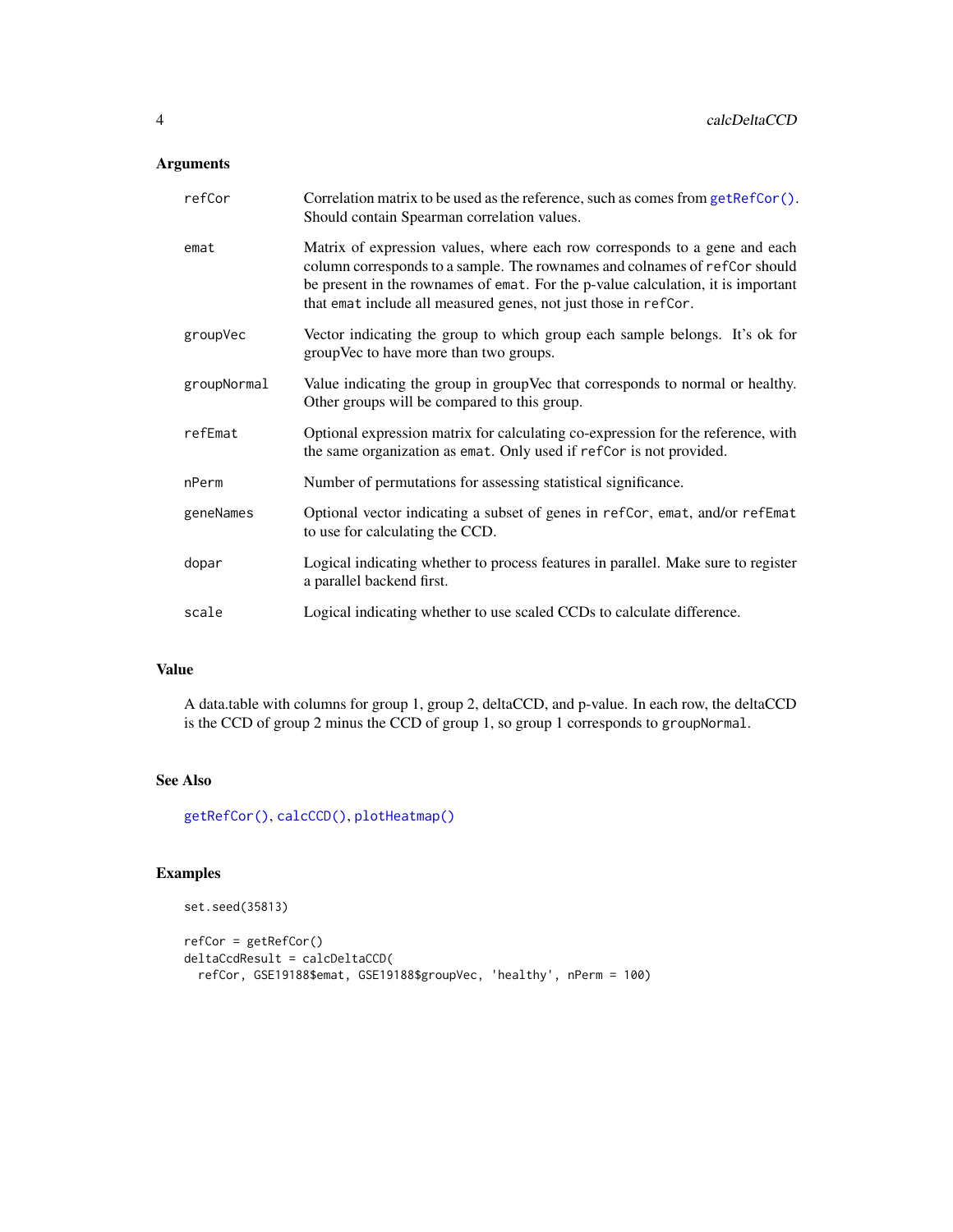<span id="page-4-1"></span><span id="page-4-0"></span>getRefCor *Retrieve the reference correlation matrix for circadian gene coexpression.*

#### Description

The pan-tissue reference matrix is based on a fixed-effects meta-analysis of eight circadian transcriptome datasets from mice, as described in Shilts et al. 2018(doi: [10.7717/peerj.4327\)](https://doi.org/10.7717/peerj.4327). The human blood reference matrix is based an analysis of three microarray datasets (manuscript in preparation).

#### Usage

```
getRefCor(
  species = c("human", "mouse"),
  tissue = c("pan", "blood"),
  useEntrezGeneId = TRUE
\lambda
```
#### Arguments

| species         | Currently either 'human' or 'mouse'. Only affects the row and column names<br>of the correlation matrix, not the actual values. |
|-----------------|---------------------------------------------------------------------------------------------------------------------------------|
| tissue          | One of either 'pan' or 'blood'.                                                                                                 |
| useEntrezGeneId |                                                                                                                                 |
|                 | If FALSE, row and column names of correlation matrix will correspond to gene                                                    |
|                 | symbols $(e.g., PER2)$ .                                                                                                        |

#### Value

A matrix of Spearman correlation values.

#### See Also

[GSE19188,](#page-4-2) [plotRefHeatmap\(\)](#page-6-1), [calcCCD\(\)](#page-1-1), [calcDeltaCCD\(\)](#page-2-1)

<span id="page-4-2"></span>GSE19188 *Gene expression data for GSE19188.*

#### Description

Data of gene expression measured by microarray for samples from human non-small cell lung cancer.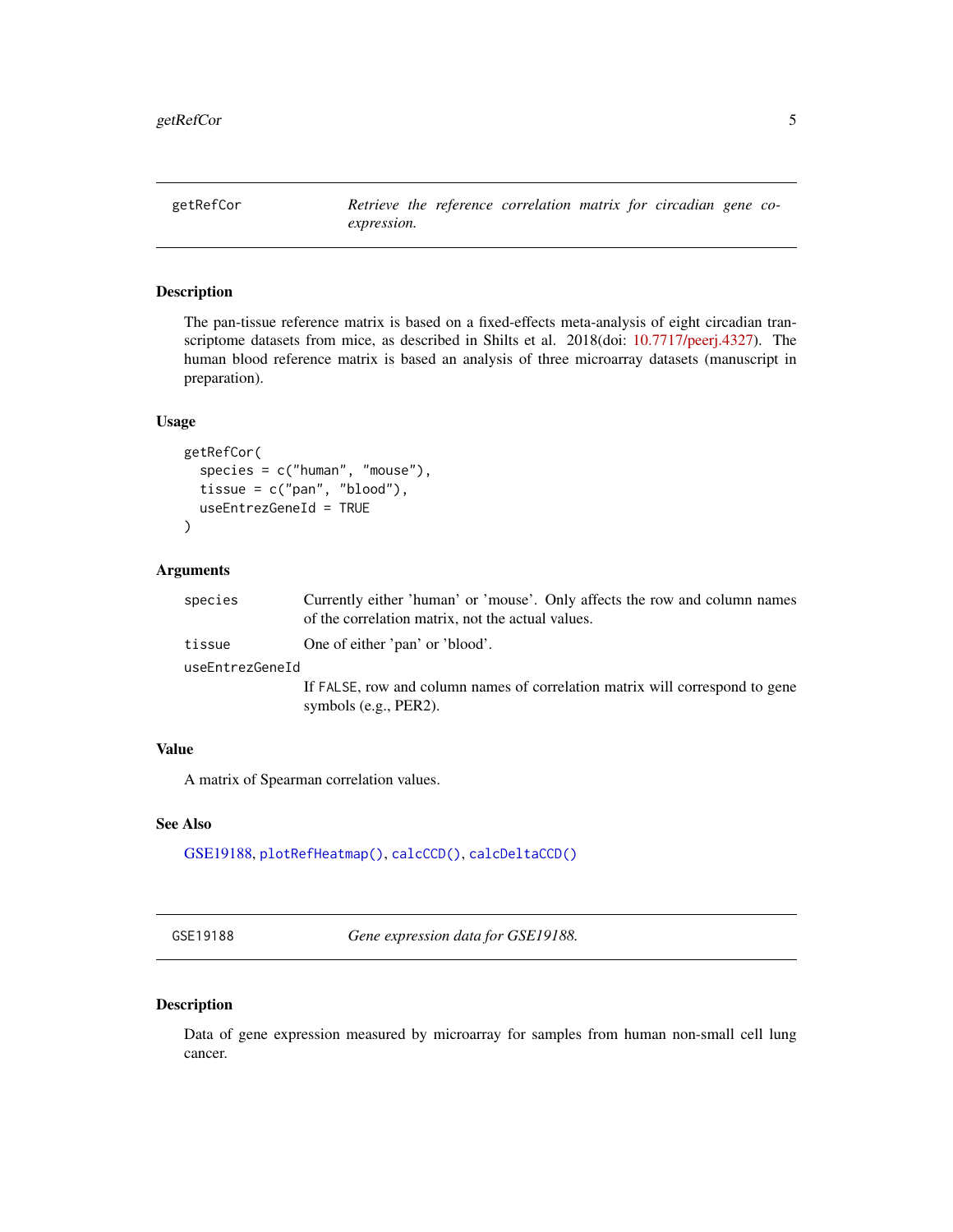#### <span id="page-5-0"></span>Usage

GSE19188

#### Format

A list with two objects:

emat Matrix of normalized expression values, where each row corresponds to a gene (rownames are Entrez Gene IDs) and each column corresponds to a sample. To save space, genes have been downsampled.

groupVec Vector of condition (tumor or healthy) for each sample.

#### Source

<https://www.ncbi.nlm.nih.gov/geo/query/acc.cgi?acc=GSE19188>

#### See Also

[getRefCor\(\)](#page-4-1), [calcCCD\(\)](#page-1-1), [calcDeltaCCD\(\)](#page-2-1)

<span id="page-5-1"></span>plotHeatmap *Visualize gene co-expression.*

#### Description

Make heatmaps of the co-expression (Spearman correlation) between pairs of selected genes in a dataset.

#### Usage

plotHeatmap(geneNames, emat, groupVec = NULL)

#### Arguments

| geneNames | Vector indicating the subset of genes in the rownames of emat for which to<br>calculate the correlations in expression.                                                               |
|-----------|---------------------------------------------------------------------------------------------------------------------------------------------------------------------------------------|
| emat      | Matrix of expression values, where each row corresponds to a gene and each<br>column corresponds to a sample. The elements of geneNames should be present<br>in the rownames of emat. |
| groupVec  | Optional vector indicating the group to which group each sample belongs. If not<br>provided, the function assumes all samples belong to the same group.                               |

#### Value

A ggplot object, which can be saved using [ggplot2::ggsave\(\)](#page-0-0). Heatmap colors will be directly comparable to any heatmaps created by this function or by [plotRefHeatmap\(\)](#page-6-1).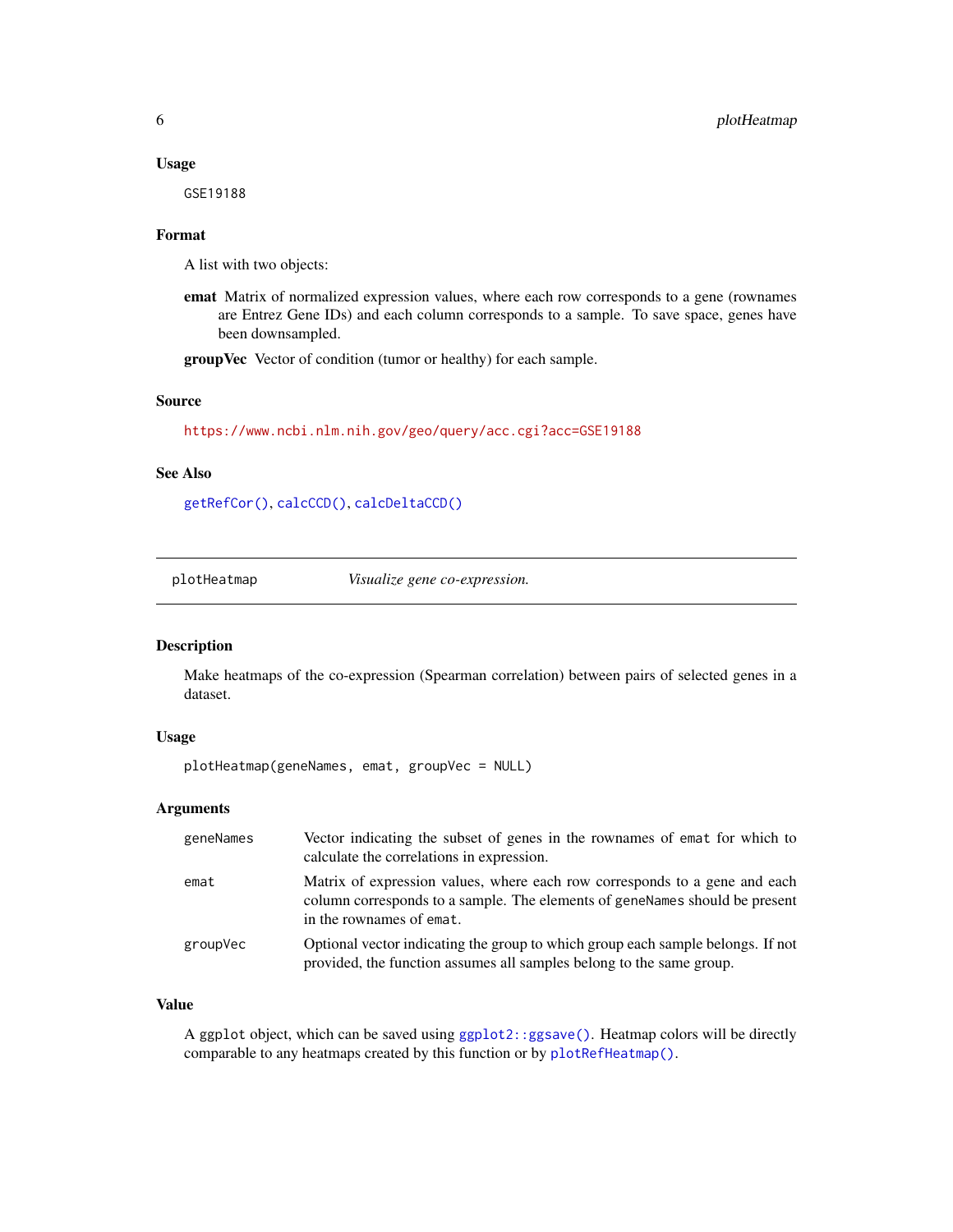#### <span id="page-6-0"></span>plotRefHeatmap 7

#### See Also

[calcCCD\(\)](#page-1-1), [calcDeltaCCD\(\)](#page-2-1), [plotRefHeatmap\(\)](#page-6-1)

#### Examples

```
refCor = getRefCor()
pRef = plotRefHeatmap(refCor)
pTest = plotHeatmap(rownames(refCor), GSE19188$emat, GSE19188$groupVec)
```
<span id="page-6-1"></span>plotRefHeatmap *Visualize the reference pattern of gene co-expression.*

#### Description

Make a heatmap of the reference correlation matrix for gene co-expression.

#### Usage

```
plotRefHeatmap(refCor)
```
#### Arguments

refCor Correlation matrix, such as comes from [getRefCor\(\)](#page-4-1).

#### Value

A ggplot object, which can be saved using [ggplot2::ggsave\(\)](#page-0-0). Heatmap colors will be directly comparable to any heatmaps created by this function or by [plotHeatmap\(\)](#page-5-1).

#### See Also

```
getRefCor(), plotHeatmap()
```
#### Examples

```
refCor = getRefCor()
pRef = plotRefHeatmap(refCor)
pTest = plotHeatmap(rownames(refCor), GSE19188$emat, GSE19188$groupVec)
```